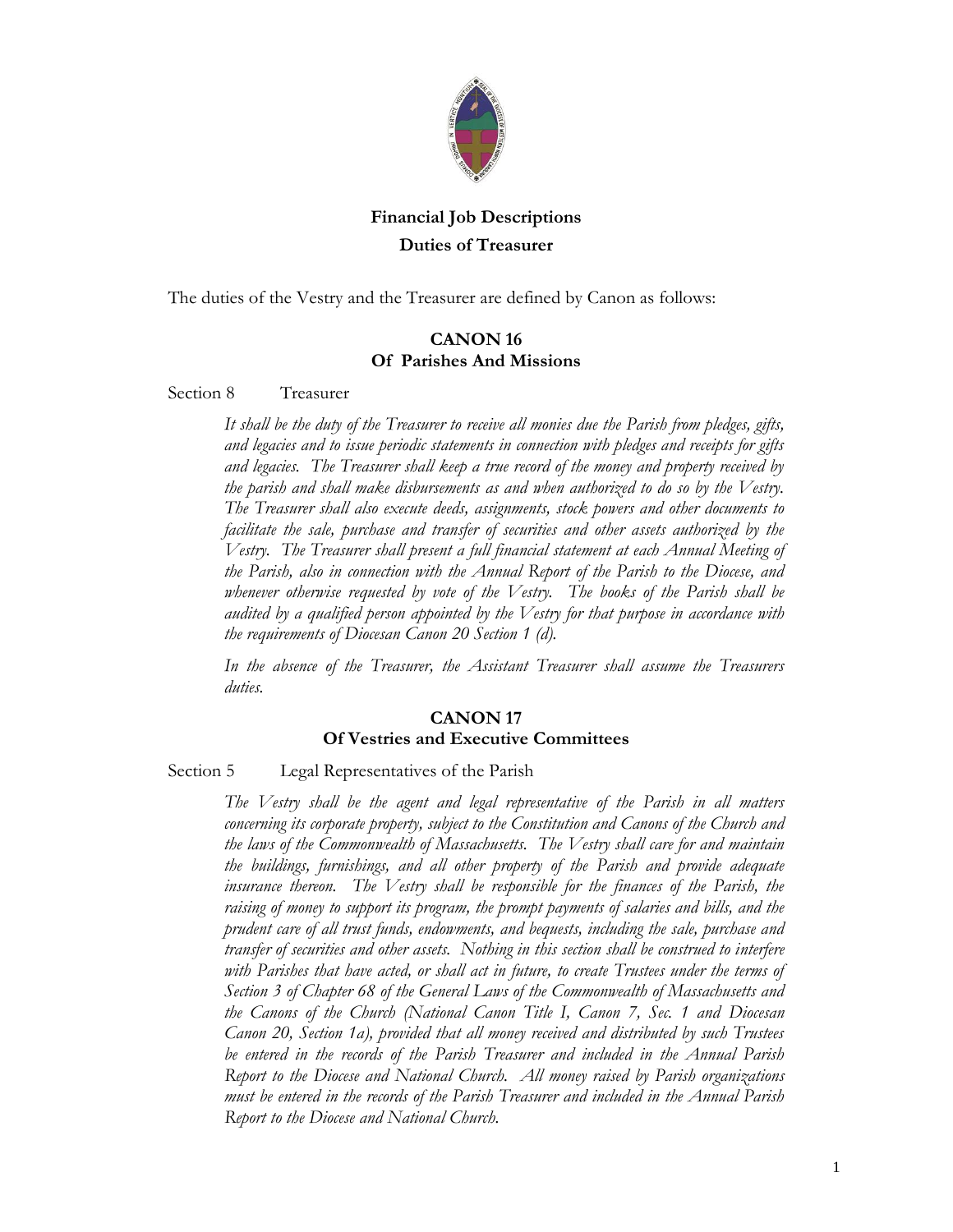### **CANON 20 Of Business Methods in Church Affairs**

Section 1 (a)

*Funds held in trust, endowment and other permanent funds, and securities represented by physical evidence of ownership or indebtedness, shall be deposited with a Federal or State Bank, or a Diocesan Corporation, or with some other agency, approved in writing by the Diocesan Council, under a Deed of Trust, Agency, or other Depository Agreement providing for at least two signatures on any order of withdrawal of such funds or securities.*  [The Trustees are the appropriate Diocesan Corporation, referred to in this Canon, for parish invested funds. What this means is that if you parish has funds invested with some entity other than the Trustees or a federal or state chartered bank, you need the written permission/authorization of Diocesan Council.]

*This paragraph shall not be deemed to prohibit investment in securities issued in book entry form or other manner that dispenses with the delivery of a certificate evidencing the ownership of the securities or the indebtedness of the issuer.*

(b)

*Treasurers and custodians, other than banking institutions, shall be adequately bonded.* [Parishes in the Provincial Insurance Program have fully adequate crime coverage. Those few parishes not in the Provincial Insurance Program are required to provide evidence to the Standing Committee that they have adequate coverage.]

(c)

*Such books of account shall be kept as shall make them available for satisfactory accounting.*

These Canons emphasize that the Vestry is responsible for the finances of the parish and that the Treasurer, as a member of the Vestry, is a steward and custodian of other people's money and therefore, is accountable to the Vestry, the membership of the Church, and in accordance with the Canons, to the appropriate Diocesan authority.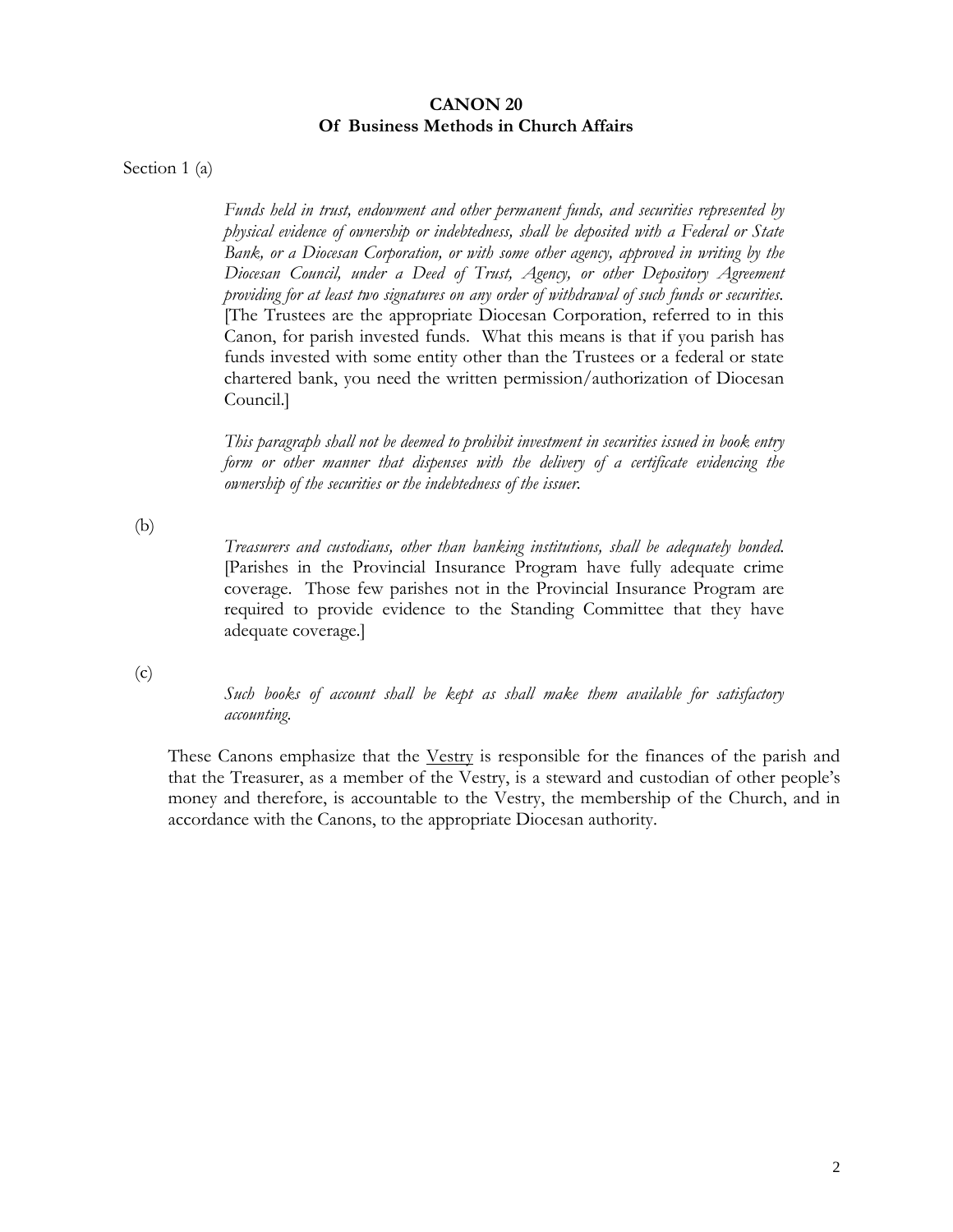## **Parish Treasurer**

## **Position Description**

- I. Qualification and Gifts
	- Have a love of God and demonstrate a commitment to following the way of Christ
	- Have experience in the use of standard accounting procedures
	- Have an ability to establish and maintain appropriate safeguards and oversee persons assisting in financial transactions
	- Possess knowledge and understanding of insurance requirements, audit procedures, energy audits, bonding and legal liabilities
	- Have an enthusiasm and vitality for this vocation
- II. Time Commitment
	- Vestry meetings
	- Finance Committee meetings
	- Vestry retreat
	- Weekly oversight of collection tabulations and deposits
	- Periodic payment of bills
	- Diocesan meetings, as necessary
	- Annual Meeting of the Parish
- III. Responsibilities
	- Oversee the collection, counting and deposit of all contributions to the congregation, ensuring that at least two persons are present at all times during collection and counting;
	- Oversee the treasurers of all accounts maintained by any organization that is part of the congregation, ensuring that they follow established accounting procedures and appropriate safeguards;
	- Ensure that all bills are paid in a timely fashion;
	- Ensure that adequate insurance is maintained on all real and tangible property [All parishes that participate in the Provincial Insurance Program are fully insured.];
	- Determine that the books and accounts of the congregation are in accordance with standard accounting procedures and the requirements of the canons;
	- Ensure that the congregation's financial operations are in accordance with national and diocesan canons;
	- Ensure that the congregation's deeds and other instruments of ownership are established and maintained in the manner prescribed by canon and civil law;
	- Ensure that anyone serving as custodian of any congregational or organizational funds is bonded; [All parishes that participate in the Provincial Insurance Program have crime coverage that fully ensures the parish against loss caused by an employee or volunteer of the church.];
	- Meet regularly with the rector, wardens and/or staff for planning and evaluation;
	- Develop, and be an active member of the Finance Committee;
	- Assist in the development of budgets;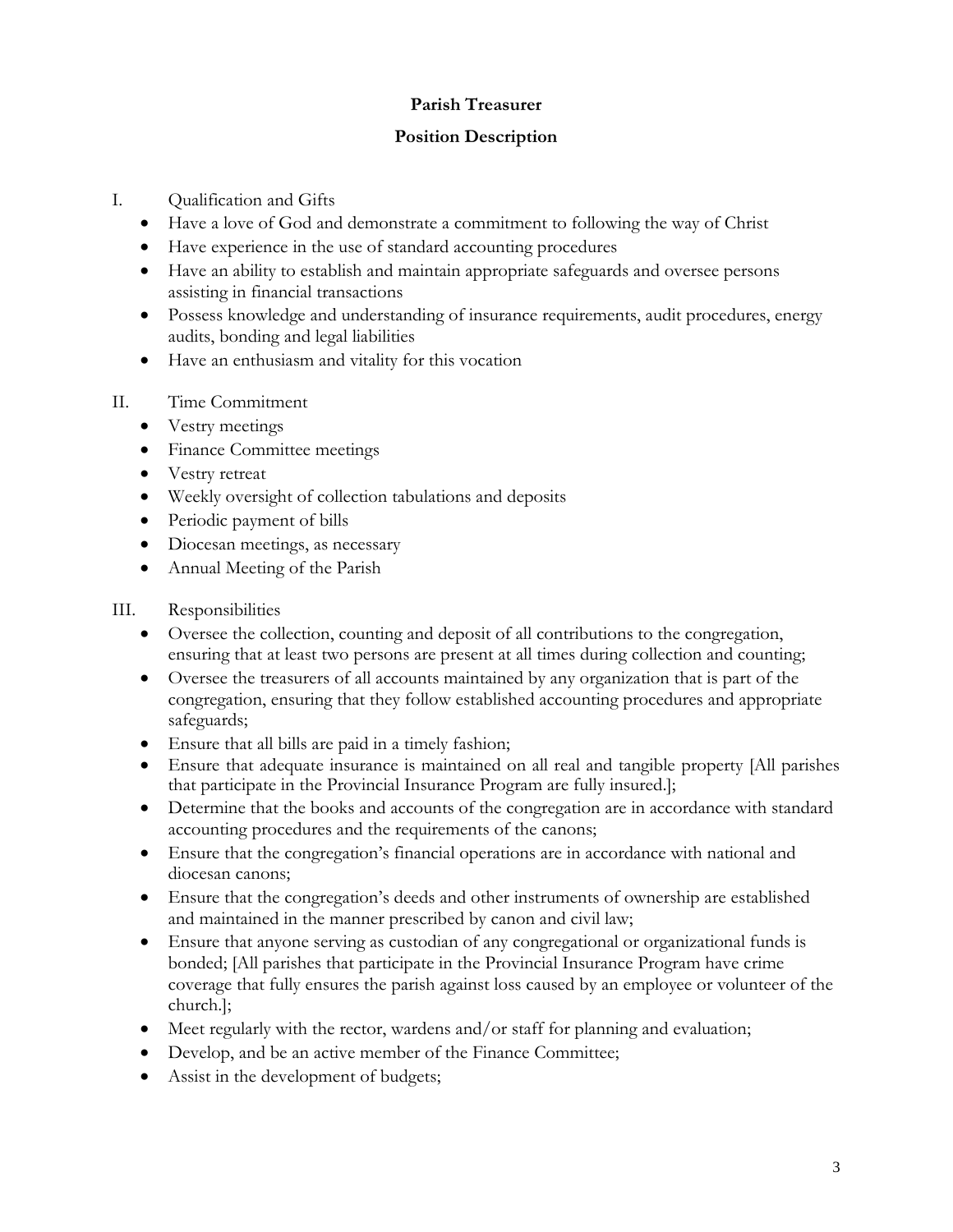- Be available for other committees that might need help in planning budgets or need other assistance in financial matters;
- Submit a regular, monthly financial report to the vestry;
- Submit an annual financial report to the congregation (at the Annual Meeting) that fully discloses income and expense, and assets and liabilities (including all trust and endowment funds).
- IV. Accountability
	- The treasurer is accountable to the rector and vestry and the congregation.
	- The treasurer's ministry should be assessed as a part of the annual mutual ministry review of the entire leadership team of the congregation (rector, wardens, other officers, vestry members and, in many cases, heads of ministry groups and committee)
- Source: The Vestry Resource Guide: Servants Called to Leadership, Volume I The Vestry Resource Guide: Servants Called to Leadership, Volume II Published by *Cornerstone*, A Ministry of The Episcopal Church Foundation Distributed by Forward Movement Publication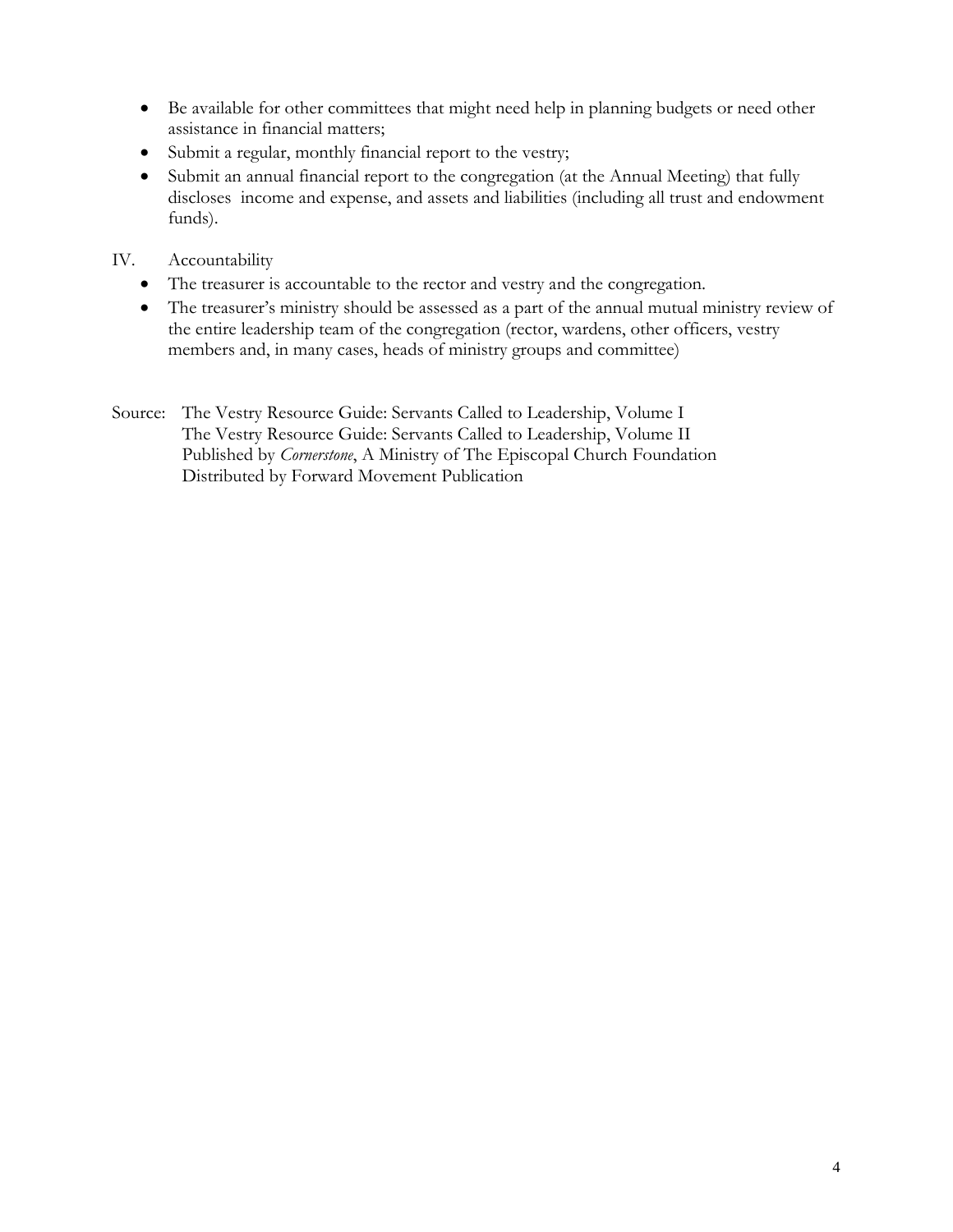## **SPECIFIC OVERSIGHT DUTIES OF THE TREASURER/ASSISTANT TREASURER**

1. The Sunday Offering: Loose Plate Church School Regular Adult Envelopes (current year) Regular Adult Envelopes (prior year) Regular Adult Envelopes (next year) Special Adult Envelopes (Initial Offering, Ash Wednesday, Good Friday, Easter, Christmas, Flowers, etc.) Memorial Gifts (Provide Parish Secretary or the appropriate person with donor names & addresses for purposes of acknowledgement. Capital Fund Envelopes Payments for Use of the Building by outside groups All Other Gifts Deposit Offering in Bank (night depository)

NOTE: Arrangements should be made to have a responsible person secure the offering from any service both before and after the appropriate money counters have performed their duties.

- 2. Credit all identifiable gifts to Donor's Giving Record. Record by name all gifts of \$250.00 or more (See the I. R. S. Regulation noted below)
- 3. At designated times (for example, at the end of February, May, August, November and December) send "Giving Statements" to each donor. Consult with the Rector, Treasurer and the Stewardship Ministry Team as to messages/enclosures to be included.
- 4. Prior to December 1, assign Next Year Pledge Envelopes to all donors (pledging and non-pledging). All donors should have an Envelope Number assigned for purposes of identifying gifts. Throughout the year it is a good idea to identify new members and invite them to make a pledge and offer them pledge envelopes.
- 5. Participate in Annual Stewardship Commitment Program by recording pledges as received.
- 6. Be responsible for accuracy of computer records of all gifts by each donor.
- 7. Receive all bills and make payment by check.
- 8. Assign appropriate account code(s), income and expense.
- 9. Prior to year-end, notify the Financial Services Group at Diocesan House concerning all staff salaries and deductions effective January 1 of the New Year.
- 10. Make sure adequate funds are available in the church checking account prior to scheduled automatic withdrawal by the Diocese each month. A majority of parishes use EFT for Support for Common Ministry and Insurance as well as for payroll expenses.